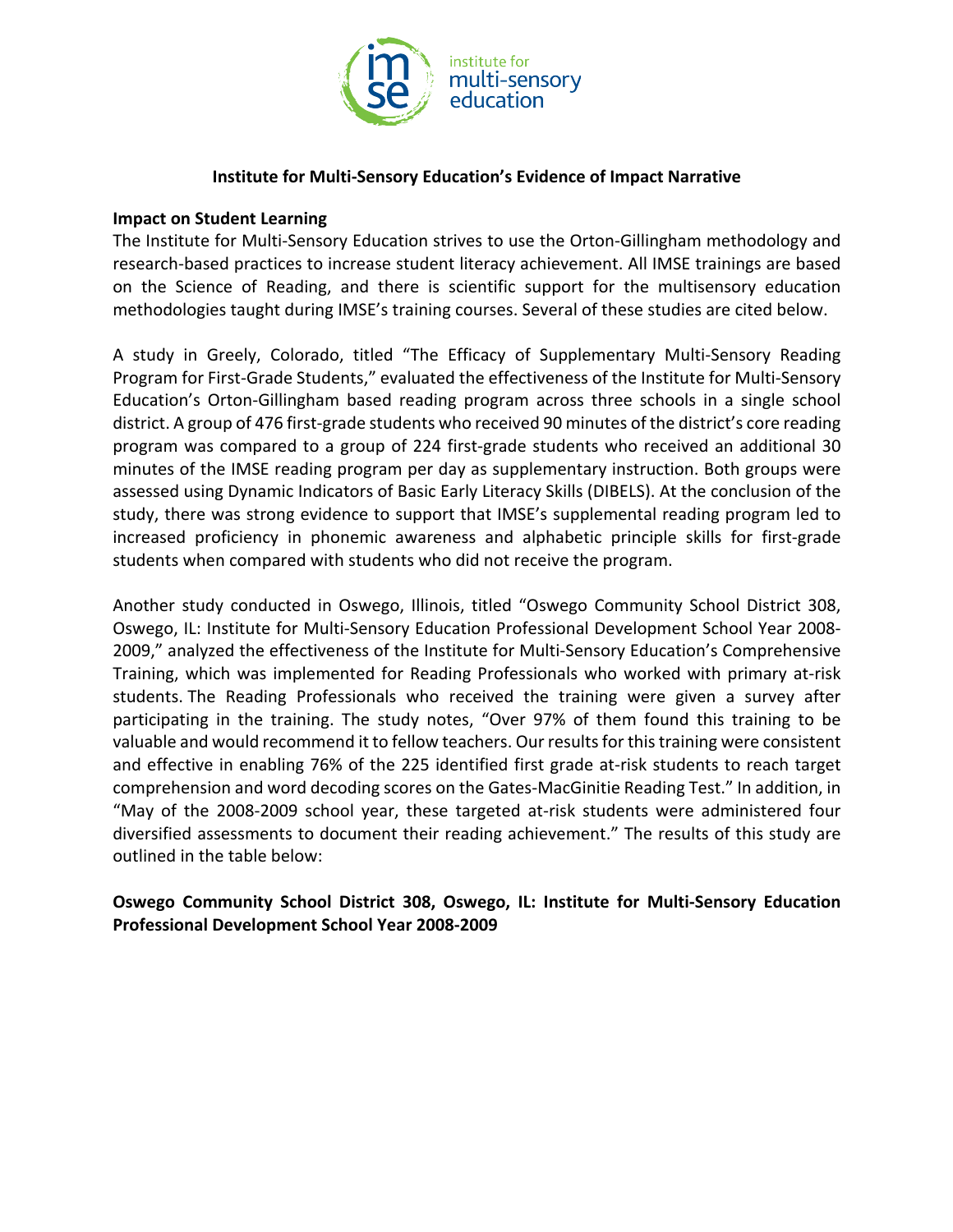

| <b>Assessments Administered</b><br>in Spring 2009                                                    | <b>Reading Skills Assessed</b>                         | <b>Target Score</b>                                                                | <b>Average Score of the 225</b><br>identified at-risk first<br>graders |
|------------------------------------------------------------------------------------------------------|--------------------------------------------------------|------------------------------------------------------------------------------------|------------------------------------------------------------------------|
| Gates-MacGinitie Reading<br>Test<br>*Administered in small<br>groups by Reading<br>Professionals     | Word Decoding and<br>Comprehension                     | $40th$ percentile or higher                                                        | $59th$ percentile rank                                                 |
| AIMSweb R-CBM<br><b>Benchmarking Probes</b><br>*Administered individually<br>by classroom teachers   | Fluency                                                | 59 words read correctly in<br>one minute is at the national<br>$50th$ percentile   | 63 words read correctly in<br>one minute                               |
| <b>Observation Survey: Text</b><br>Reading<br>*Administered individually<br>by Reading Professionals | Determine the appropriate.<br>level of text difficulty | *Text Level 20 is the<br>random sample average<br>according to Reading<br>Recovery | **Text Level 18                                                        |
| Darrell-Morris<br>Developmental Spelling Test<br>*Administered whole class<br>by classroom teachers  | <b>Spelling Stages</b>                                 | The transitional/correct stage<br>range of $67-90$                                 | 78                                                                     |

After completion of IMSE's 30-hour training, a group of special education and general education teachers in Pontiac, Michigan, began implementation of the techniques of the Orton-Gillingham program with their students. Students were given pre-, mid-year, and postassessments to measure progress in phonetic sounds in isolation and words. At the conclusion of the post-assessment, it was observed that students' post-assessment scores were higher than the pre-assessment scores of the succeeding grade level; thus, the Orton-Gillingham procedures better prepared students for the next grade level compared to previous methods. It was also observed that special education students in grades three, four, and five ended the year with mean test scores equivalent to their peers in general education, despite having begun the year with lower test scores. The assessment data overall supported that the multisensory Orton-Gillingham approach has the potential to improve elementary students' reading skills.

In addition to teaching phoneme-grapheme relationships, the Intermediate Course also includes morphemes. Fifth-grade teachers from Bergen Valley Elementary School in Evergreen, Colorado, collected data during the 2019-2020 school year. At Bergen Valley, all 3-5 teachers have been trained through IMSE's Intermediate Course. The data below is specific to over 70 students from fifth-grade classrooms. The teachers administered morpheme assessments at the beginning, middle, and end of the school year. The assessments administered measured students' knowledge of prefixes, suffixes, Latin bases, and Greek bases. From the beginning of the year to the end of the year, students increased their average percentage correct for prefixes by 47 points (33% correct to 80% correct). The percentage correct for suffixes climbed 52 points (41% to 93%). Knowledge of Latin bases increased by 32 percentage points (49% correct to 81% correct), and the scores for Greek bases grew 37 percentage points (46% correct to 83% correct).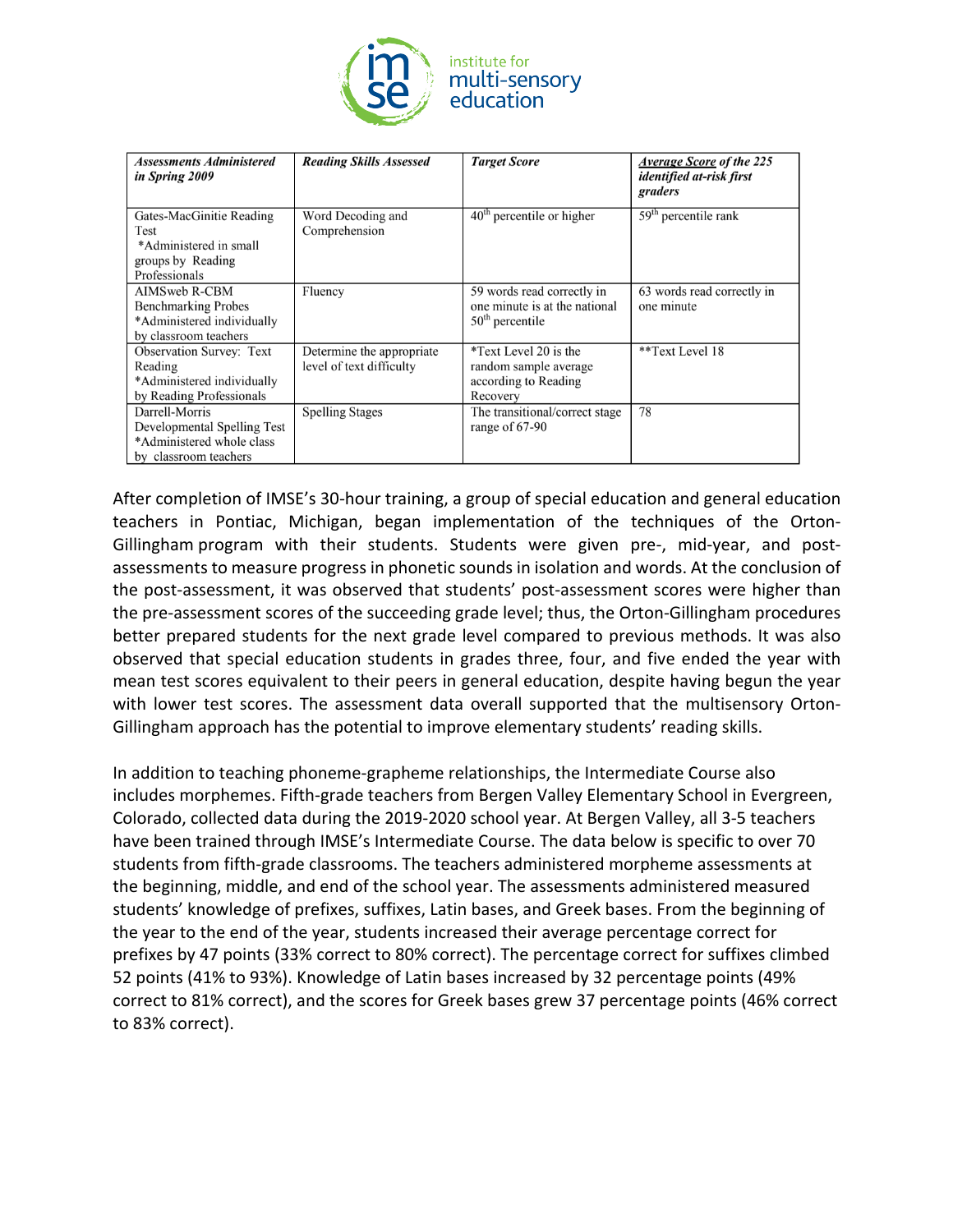



Each of these studies indicates that both multisensory education methodologies and the Institute for Multi-Sensory Education's programs are effective in improving students' reading abilities. They also indicate that IMSE's program provides sufficient training in the methodology to prepare teachers to implement the method in the classroom, which ultimately leads to better readers and higher scores on standardized tests and assessments.

Individual reports for any of the studies included in this document are available upon request.

## **Satisfaction Surveys from Participants**

IMSE utilizes data collected from course participants to continuously improve course content, structure, and materials. Participants are given an opportunity to provide feedback via surveys throughout the training week. On the final day of each training, participants complete an online survey. The survey includes a variety of questions, such as the level of knowledge of the instructor, the presentation of strategies for differentiation, usefulness of materials, comfort level for implementation, and understanding of how to administer IMSE's assessments. Results of the survey are compiled and reviewed by IMSE's management team. These results drive course improvements. Results are also used to provide support to trainers when needed.

An analysis of survey data gathered from March 2019 to March 2021 shows high rates of satisfaction from participants in IMSE trainings. Over 16,000 participants responded to a survey upon completion of the Comprehensive Course. The results include the following:

• Over 99% indicated their presenter was knowledgeable regarding course content and was able to answer their questions.

24800 DENSO DRIVE SUITE 202 SOUTHFIELD, MI 48033

T: 800-646-9788 F: 248-735-2927